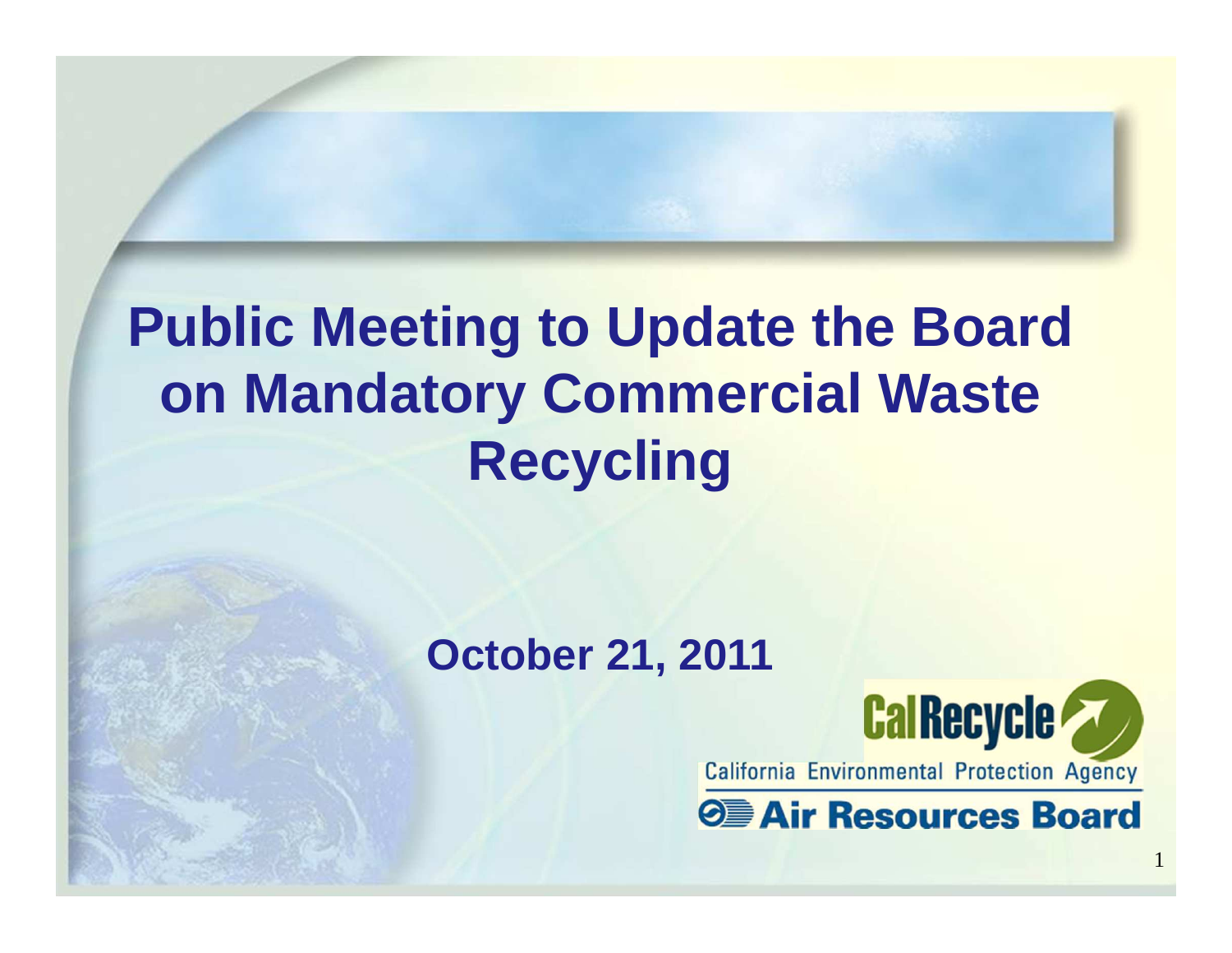# **Overview**

#### • Background

- ▶ Need for Commercial Recycling Regulation
- ▶ Benefits from Commercial Recycling
- Originally Proposed Approach -Regulation Development
- AB 341
- Next Steps
- Future Efforts

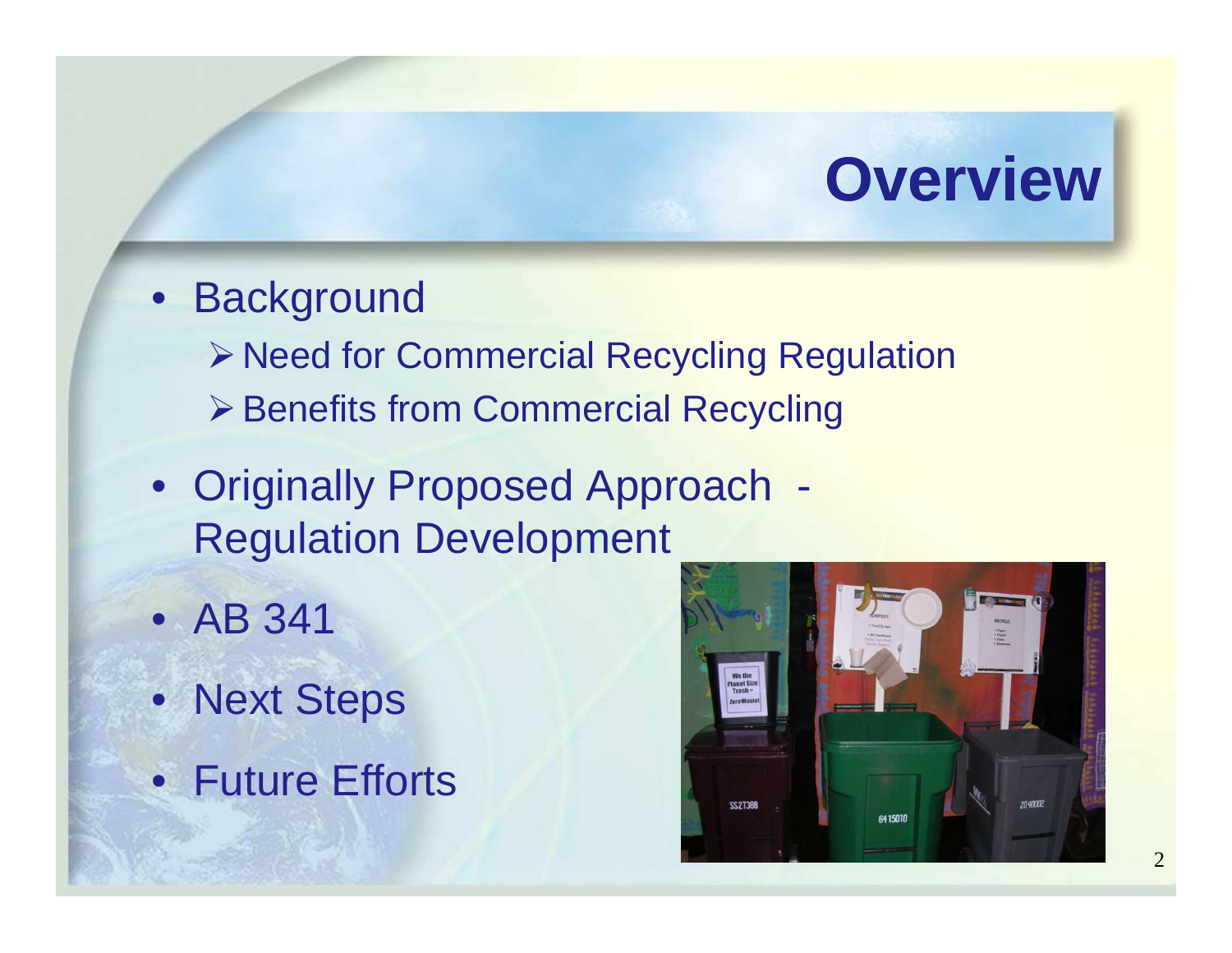# **Background – Need for Commercial Recycling Regulation**

- California generates 36 M tons of waste per year
- 75% 28 M tons per year from commercial sector
- 50% 14 M tons per year are "readily recyclable"

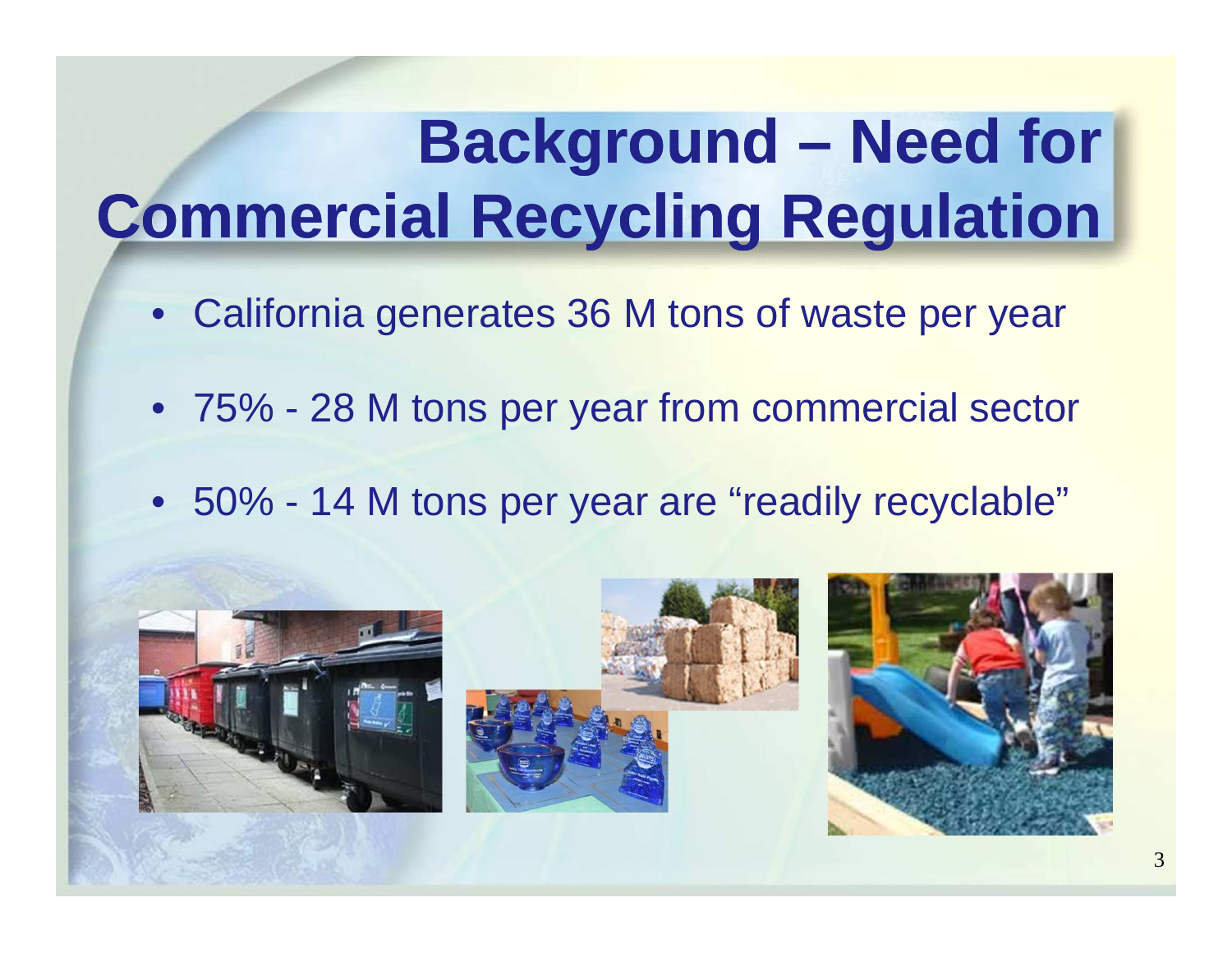# **Background – Need (continued)**

• Annual cost for commercial waste collection, transportation, and landfill management is \$2.6 billion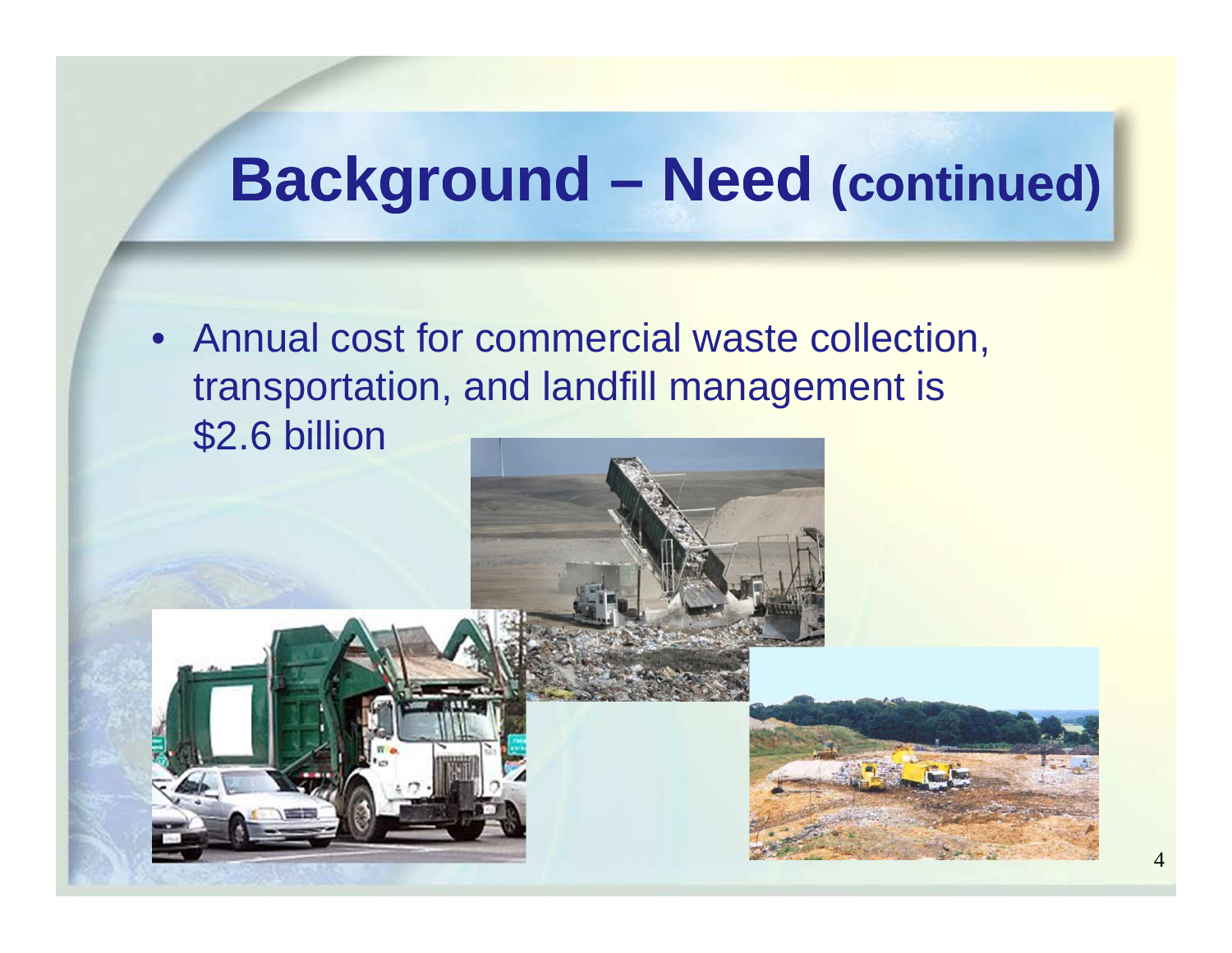## **Background – Need (continued)**

- Scoping Plan Mandatory Commercial Recycling **Measure**
- Goal: 5 MMTCO2e GHG reduction by 2020
	- Achievable by removing ~2 M tons of "traditional" recyclables from commercial waste
	- GHG reductions from energy saved by using recycled<br>metariol instead of row material material instead of raw material
- Underlying authority for measure: AB 32
- Longer-term (>2020) potential for even more GHG reductions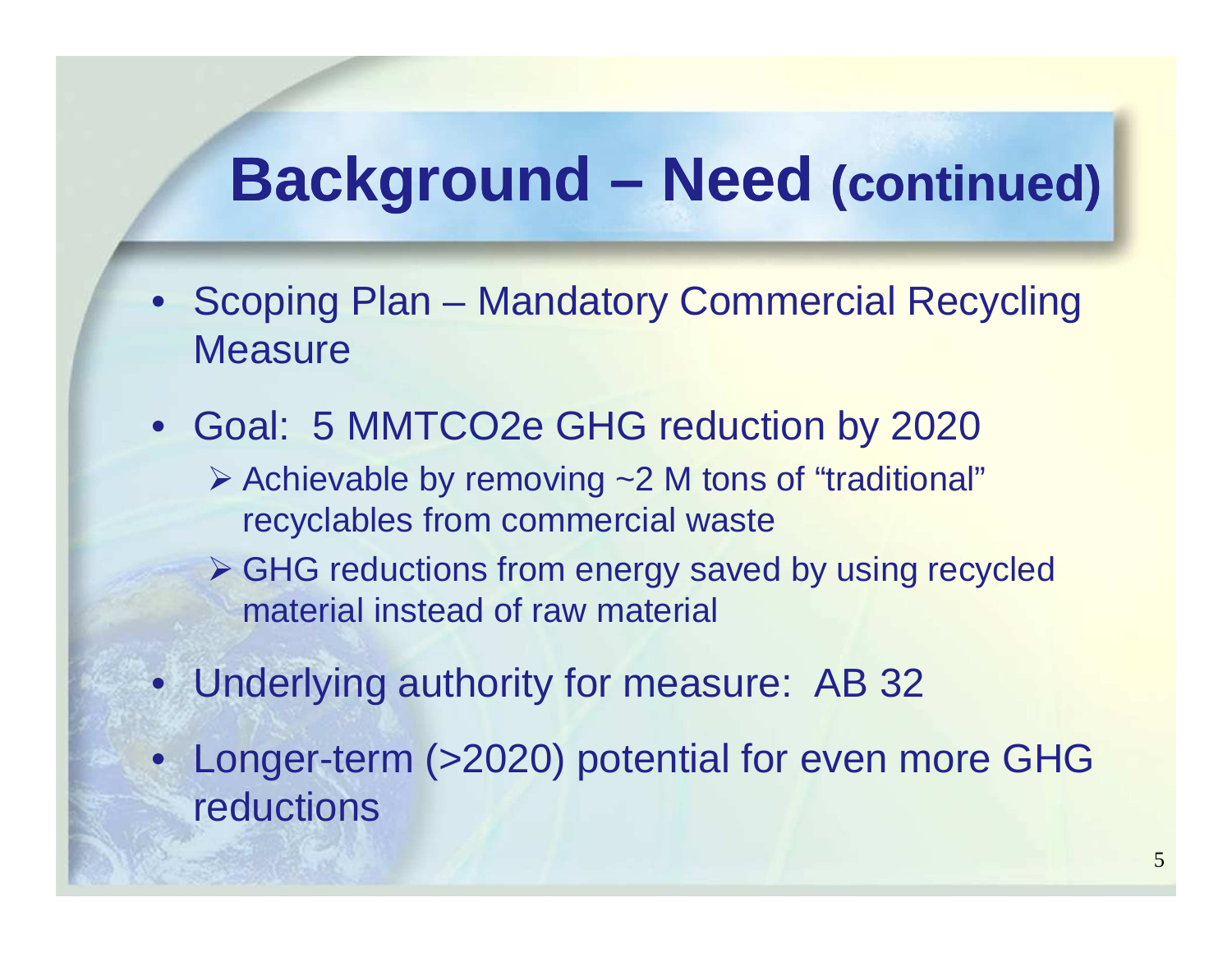# **Benefits from Commercial Recycling**

- Achieves multiple objectives:
	- Achieves GHG emission reductions & energy savings
	- Conserves natural resources



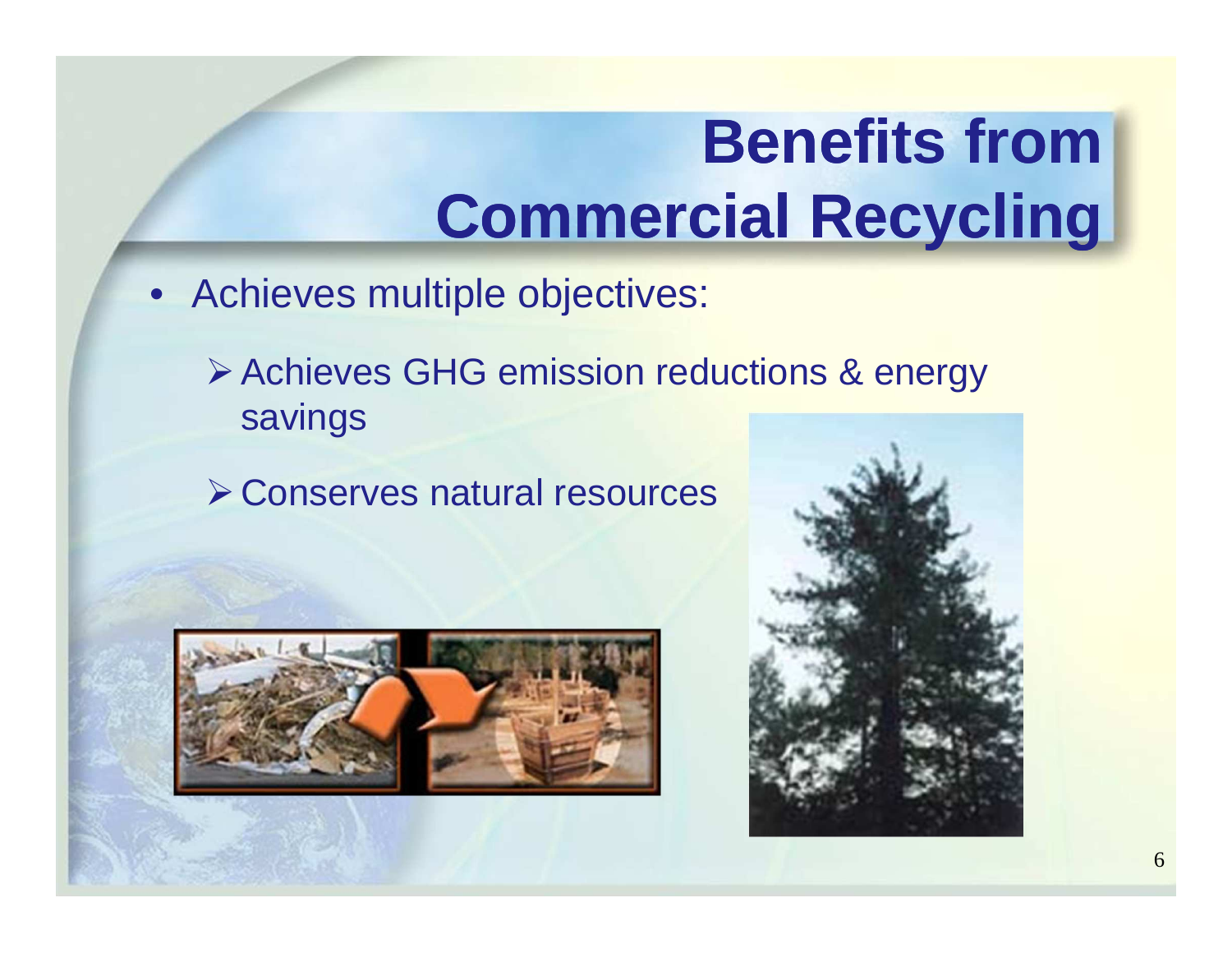#### **Benefits (continued)**

- Achieves multiple objectives (cont.):
	- $\triangleright$  Provides greater and more efficient utilization of the existing infrastructure
	- Provides opportunities to:o Reduce business waste management costs o Expand recycling manufacturing in CAo Create new jobs in CA



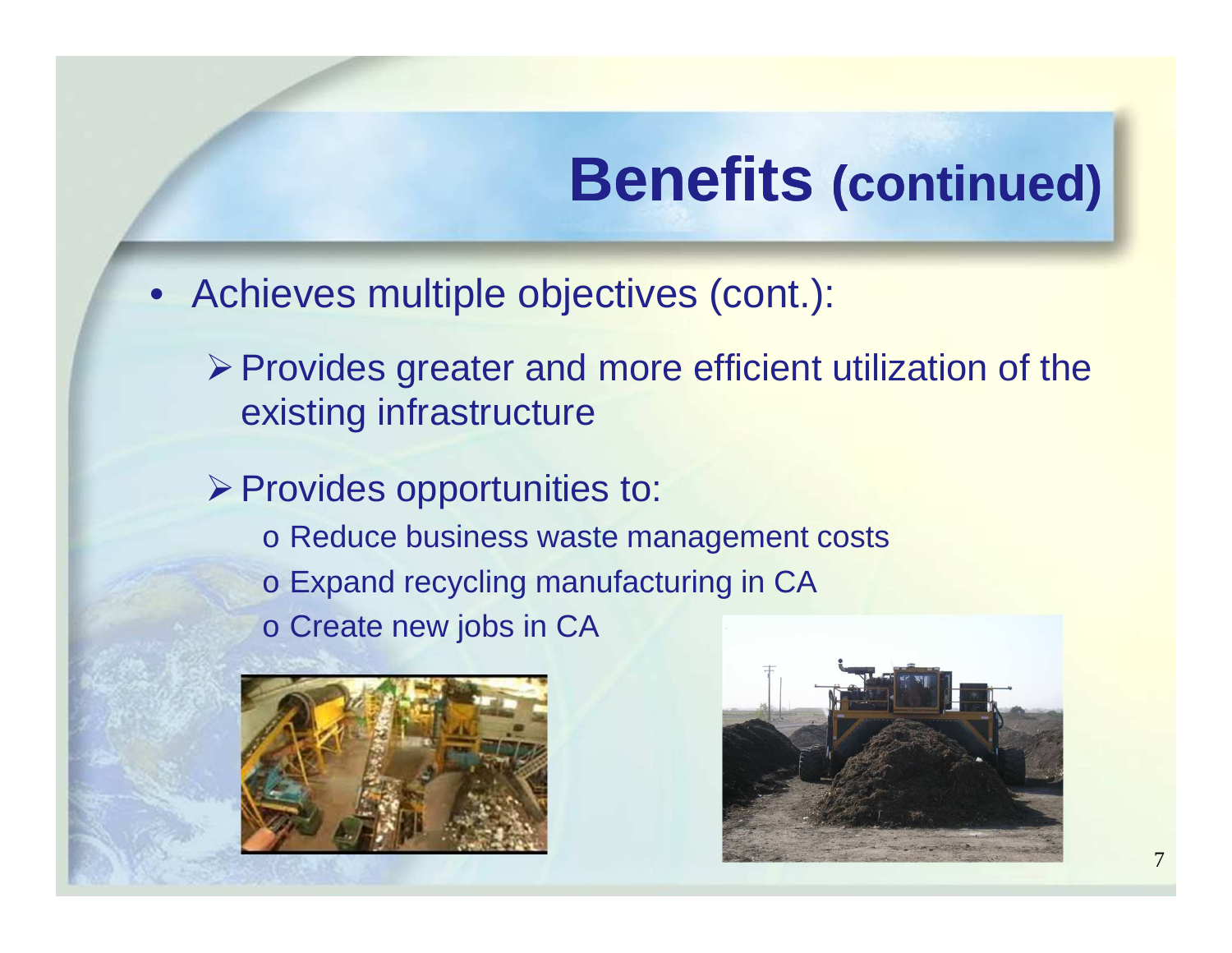## **Regulation Development**

- ARB/CalRecycle complementary roles
- 8 public workshops in 2009, 2010, 2011
- •Many meetings with stakeholders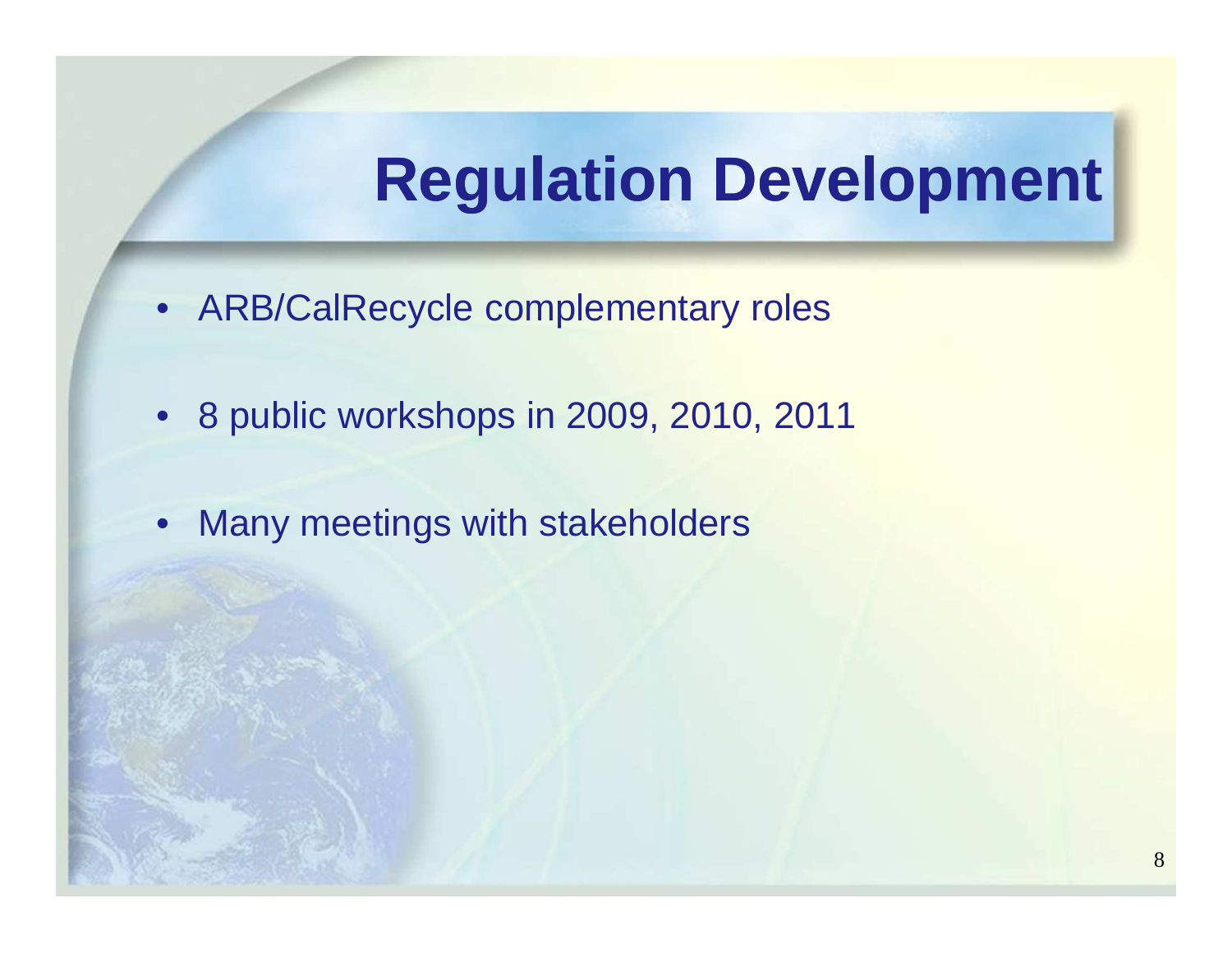#### **Regulation Development (continued)**

- • Integrate mandatory commercial recycling into existing AB 939 review and evaluation process
- • Require local jurisdictions (~500) implement commercial recycling program consisting of education, outreach, and monitoring
- • Require businesses and multifamily complexes (with 5 or more units) to recycle if they generate
	- ≥ 4 cubic yards of waste per week

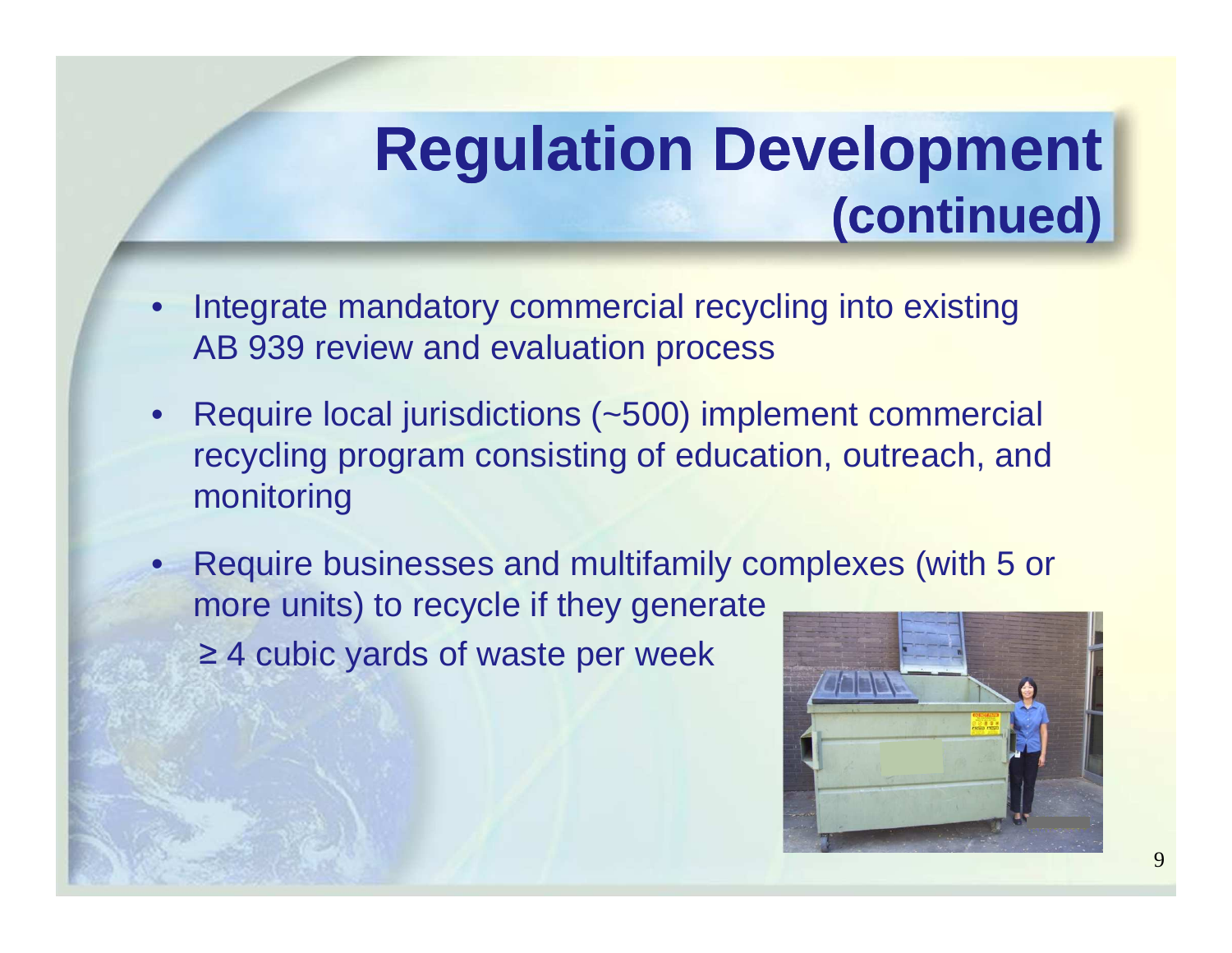# **AB 341 Establishes a Mandatory Commercial Recycling Program**

- Signed by Governor on Oct 6, 2011
- Objectives consistent with proposed regulation developed by ARB and CalRecycle
- $\bullet$ Main difference – more multifamily complexes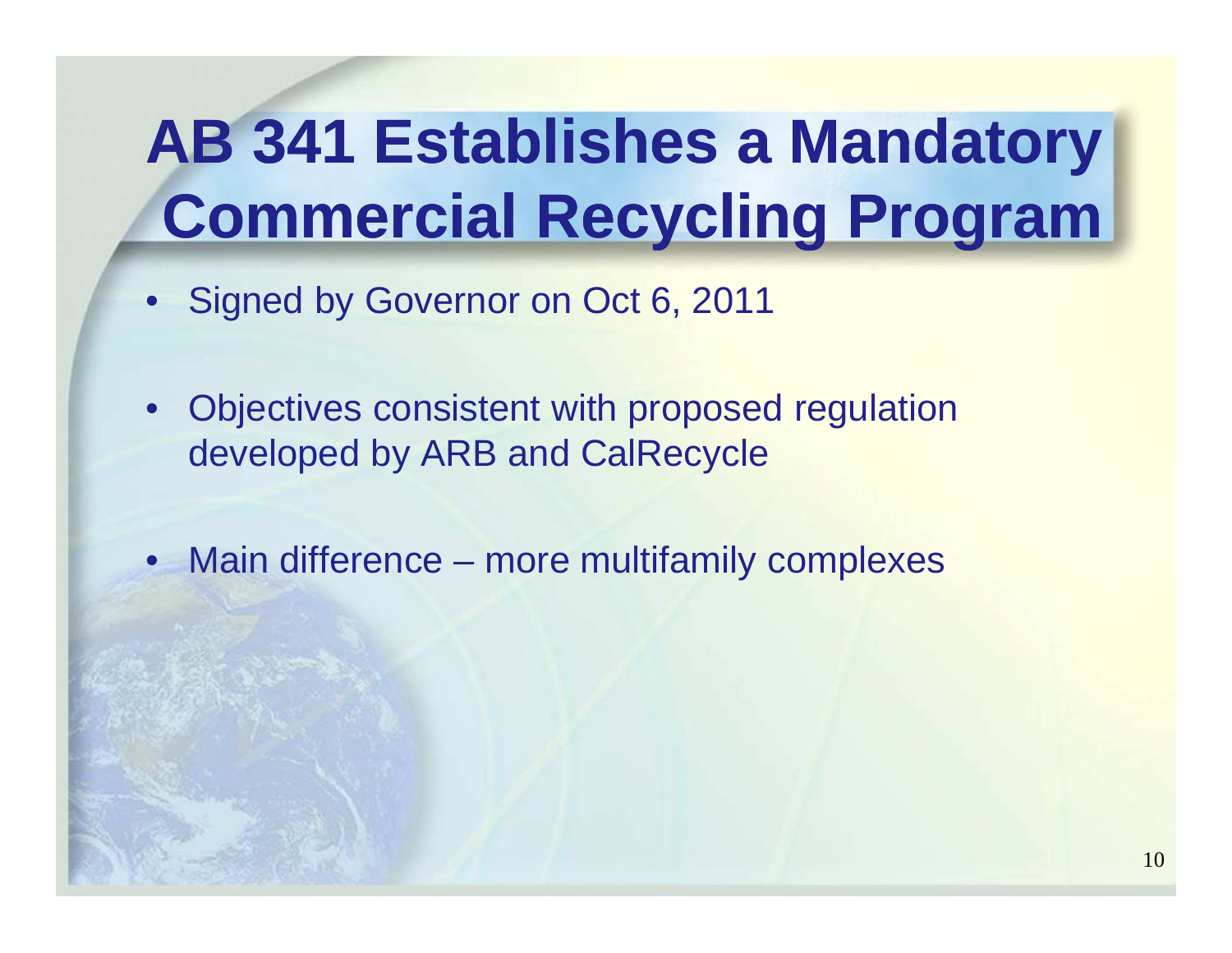# **AB 341 (continued)**

- AB 341 gives CalRecycle authority to implement Commercial Recycling
- Require local jurisdictions (~500) implement commercial recycling program consisting of education, outreach, and monitoring
- Requires businesses that generate ≥ 4 CY of waste per week and multifamily complexes ≥ 5 units to recycle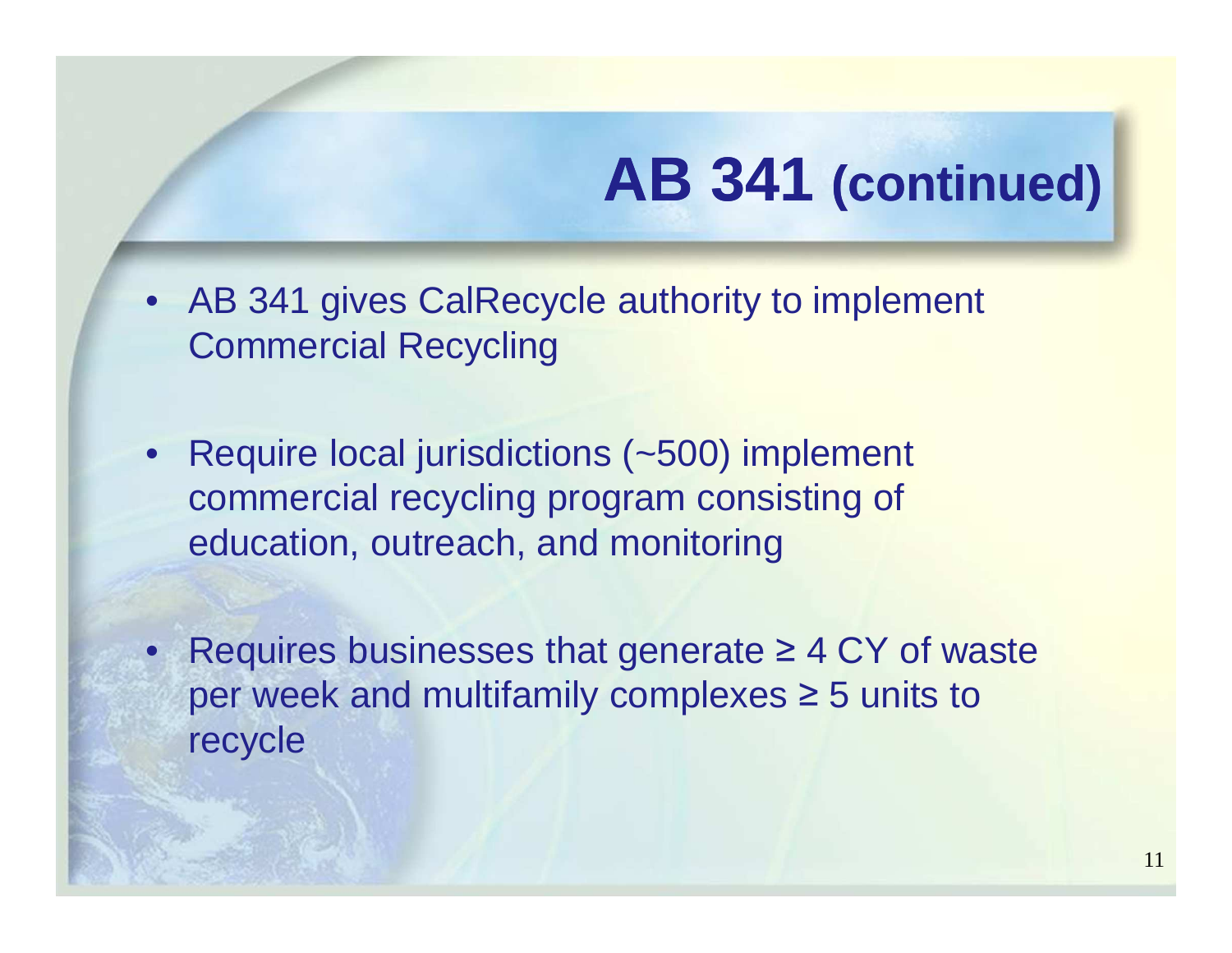# **Next Steps**

#### $\bullet$ CalRecycle will initiate new rulemaking

- > Draw from collaborative work with ARB
- Maintain parallel AB 939 program implementation, annual reporting
- Continue focus on flexibility for businesses and jurisdictions
- CalRecycle and ARB will collaborate to ensure successful implementation of commercial recycling> CalRecycle monitor reductions and report to ARB ARB responsible for recycling emission factors